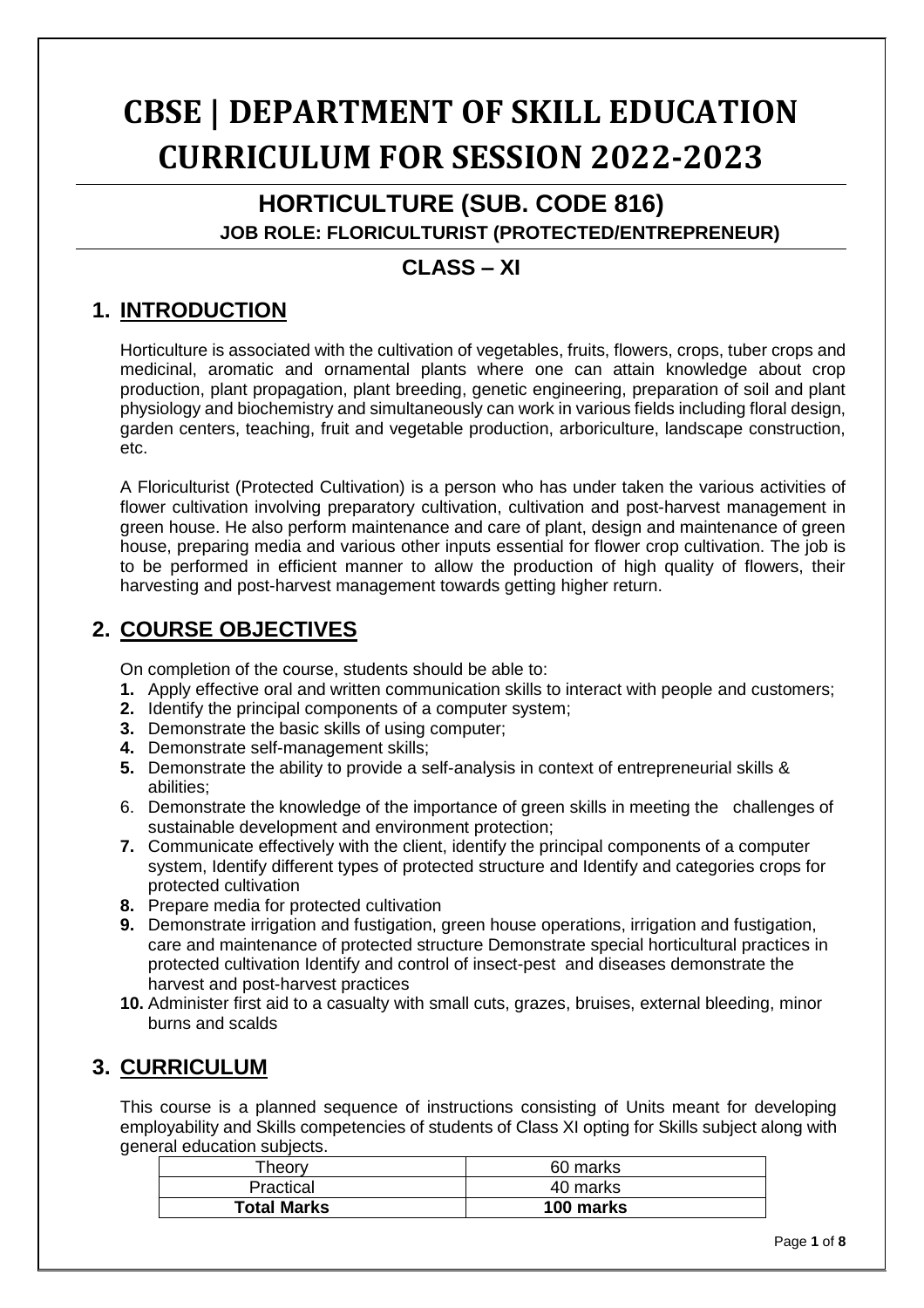# HORTICULTURE (SUBJECT CODE - 816)

### CLASS – XI (SESSION 2022-2023)

**Total Marks: 100 (Theory-60 + Practical-40)**

|          | <b>UNITS</b>                                                                               | for Theory and<br>260 | <b>NO. OF HOURS</b><br><b>Practical</b> | MAX.<br><b>MARKS</b> for<br>Theory and<br><b>Practical</b><br>100 |
|----------|--------------------------------------------------------------------------------------------|-----------------------|-----------------------------------------|-------------------------------------------------------------------|
|          | <b>Employability Skills</b>                                                                |                       |                                         |                                                                   |
|          | Unit 1: Communication Skills-III                                                           |                       | 10                                      | $\overline{2}$                                                    |
| ⋖        | Unit 2: Self-Management Skills-III                                                         |                       | 10                                      | $\overline{2}$                                                    |
| Part     | Unit 3 : ICT Skills - III                                                                  |                       | 10                                      | $\overline{2}$                                                    |
|          | Unit 4 : Entrepreneurial Skills-III                                                        |                       | 15                                      | $\overline{2}$                                                    |
|          | Unit 5 : Green Skills-III                                                                  |                       | 05                                      | $\overline{2}$                                                    |
|          | <b>Total</b>                                                                               |                       | 50                                      | 10                                                                |
|          | <b>Subject Specific Skills</b>                                                             | <b>Theory</b>         | Practical                               | <b>Marks</b>                                                      |
|          | Unit 1: Introduction to Protected Cultivation                                              | 25                    | 05                                      |                                                                   |
| <u>ന</u> | Unit 2: Types of Protected Structure and its<br>components.                                | 35                    | 05                                      | 25                                                                |
| Part     | Unit 3: Preparation of Media and Container<br>for Commercial Cultivation in<br>Greenhouses | 25                    | 20                                      |                                                                   |
|          | Unit 4: Irrigation and Fertigation System                                                  | 30                    | 15                                      |                                                                   |
|          | Unit 5: Greenhouse Operations.                                                             | 35                    | 15                                      | 25                                                                |
|          | <b>Total</b>                                                                               | 150                   | 60                                      | 50                                                                |
|          | <b>Practical Work</b>                                                                      |                       |                                         |                                                                   |
| ပ        | <b>Practical Examination</b>                                                               |                       |                                         | 15                                                                |
| Part     | <b>Written Test</b>                                                                        |                       |                                         | 10                                                                |
|          | Viva Voce                                                                                  |                       |                                         | 05                                                                |
|          | <b>Total</b>                                                                               |                       |                                         | 30                                                                |
| <b>△</b> | <b>Project Work/Field Visit</b>                                                            |                       |                                         |                                                                   |
| Part     | <b>Practical File/ Student Portfolio</b>                                                   |                       |                                         | 10                                                                |
|          | <b>Total</b>                                                                               |                       |                                         | 10                                                                |
|          | <b>GRAND TOTAL</b>                                                                         |                       | 260                                     | 100                                                               |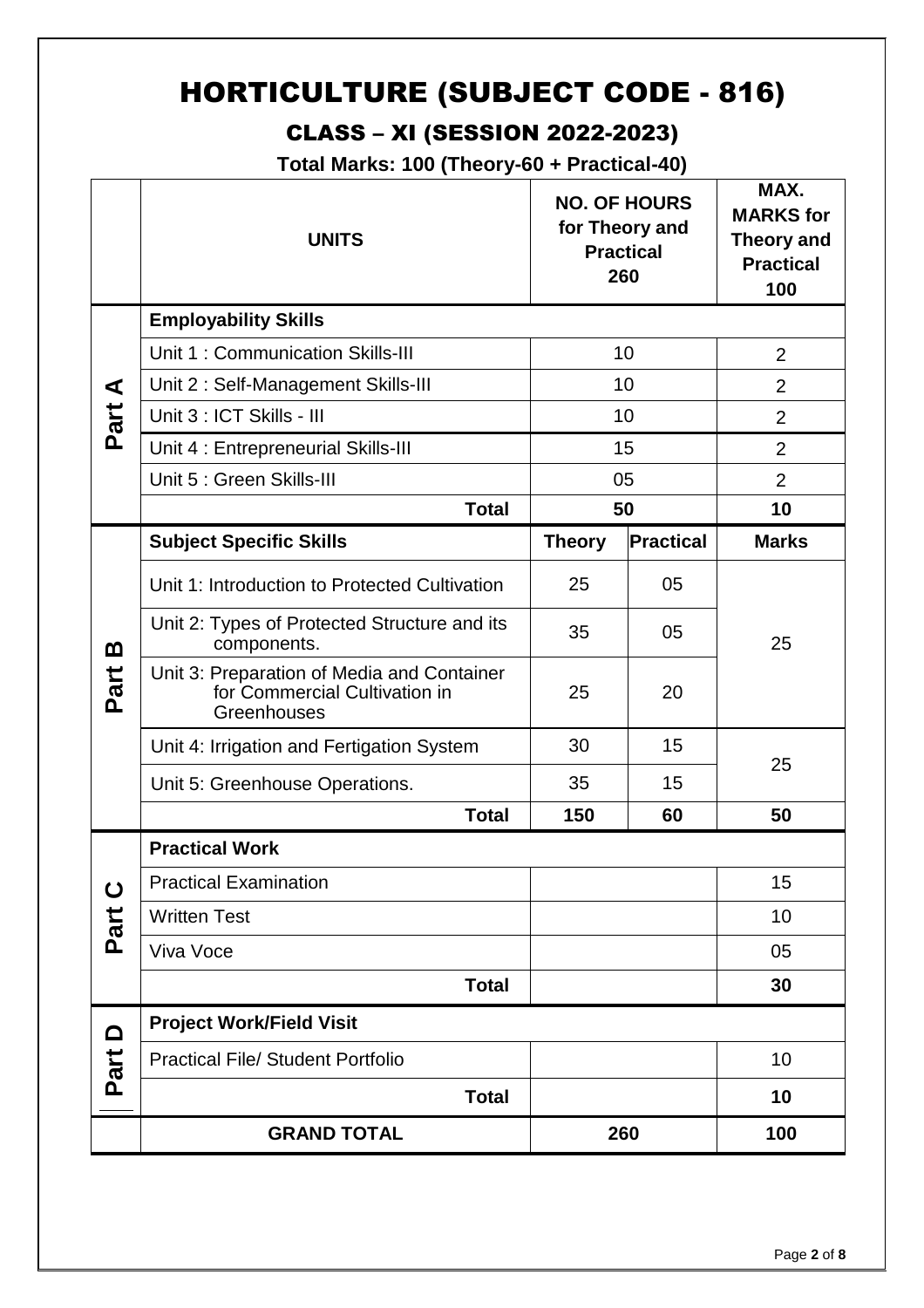### **4. CONTENTS**

#### **PART A: EMPLOYABILITY SKILLS**

| <b>UNITS</b>                        | <b>NO. OF HOURS</b> |
|-------------------------------------|---------------------|
| Unit 1: Communication Skills-III    | 10                  |
| Unit 2: Self-Management Skills-III  | 10                  |
| Unit 3 : ICT Skills - III           | 10                  |
| Unit 4 : Entrepreneurial Skills-III | 15                  |
| Unit 5 : Green Skills-III           | 05                  |
| ΤΟΤΑΙ                               |                     |

#### **NOTE: Detailed Curriculum/ Topics to be covered under Part A: Employability Skills can be downloaded from CBSE website.**

#### **PART B: SUBJECT SPECIFIC SKILLS**

|    | <b>Units</b>                                                                    |
|----|---------------------------------------------------------------------------------|
| 1. | Introduction to Protected Cultivation                                           |
| 2. | Types of Protected Structure and its Components.                                |
| 3. | Preparation of Media and Container for Commercial Cultivation in<br>Greenhouses |
| 4. | Irrigation and Fertigation System                                               |
| 5. | Greenhouse Operations.                                                          |

#### **Unit 1: Introduction to Protected Cultivation**

| <b>Learning Outcome</b>                                        | <b>Theory</b>                                                                                                                                          | <b>Practical</b>                                                                |
|----------------------------------------------------------------|--------------------------------------------------------------------------------------------------------------------------------------------------------|---------------------------------------------------------------------------------|
| 1. Describe protected<br>cultivation and its<br>importance     | Define protected cultivation<br>Advantages of protected<br>2.<br>cultivation<br>Define greenhouse effect<br>3.                                         | 1. Enlist advantages of<br>protected cultivation                                |
| 2. Select the site for<br>protected cultivation                | Criteria to be considered for<br>1.<br>site selection                                                                                                  | 1. Enlist factors affecting<br>protected cultivation                            |
| 3. Horticulture crops<br>suitable for protected<br>cultivation | Types of horticulture crops<br>suitable for protected<br>cultivation<br>Varieties of Horticulture crops<br>2.<br>suitable for protected<br>cultivation | 1. Enlist and identify<br>different crops suitable<br>for protected cultivation |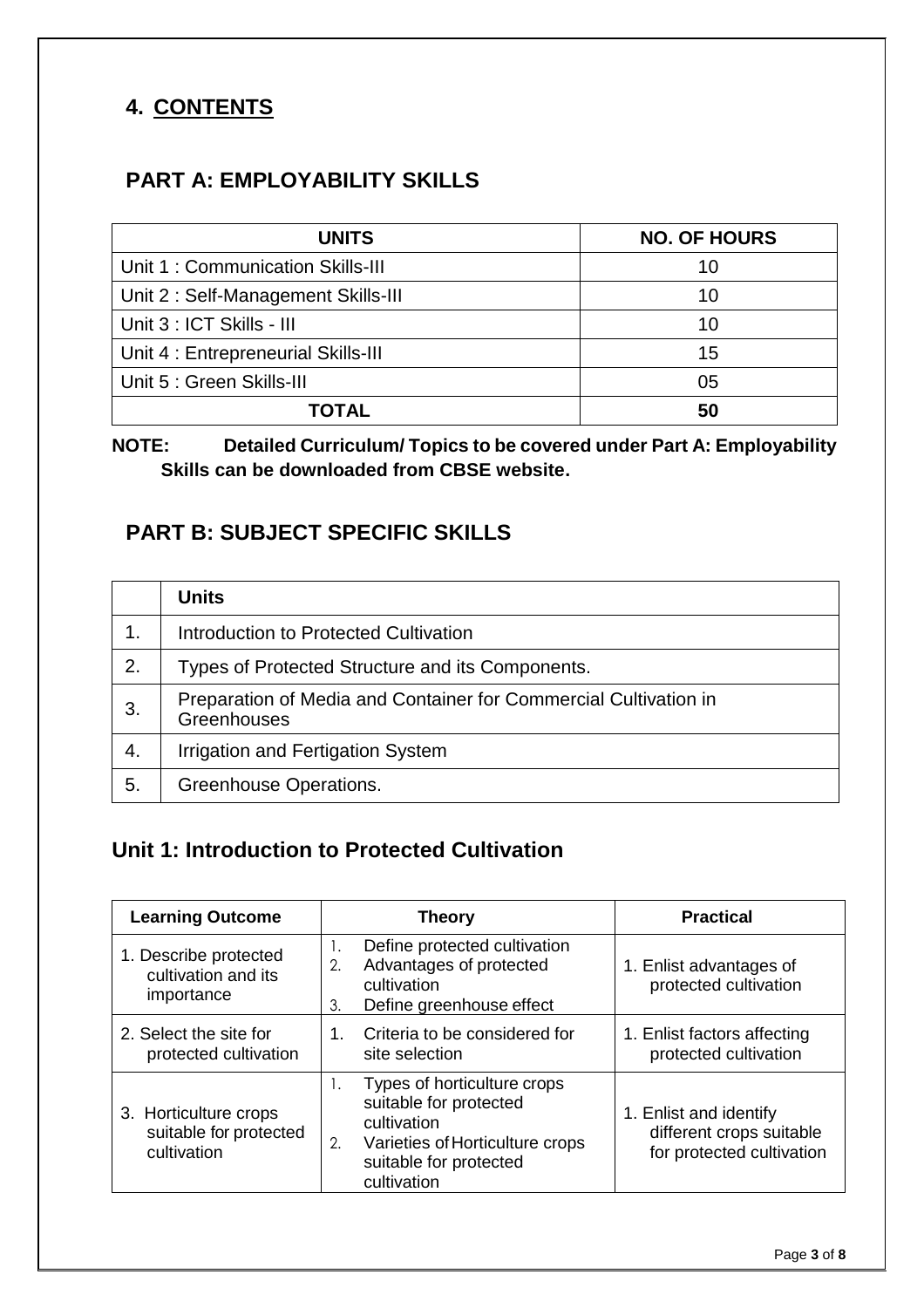|  |  |  | Unit 2: Types of Protected Structure and its Components |  |  |
|--|--|--|---------------------------------------------------------|--|--|
|--|--|--|---------------------------------------------------------|--|--|

| <b>Learning Outcome</b>                    | <b>Theory</b>                                                                                                                                                                                                                                                                                                                                | <b>Practical</b>                                                                                                            |  |
|--------------------------------------------|----------------------------------------------------------------------------------------------------------------------------------------------------------------------------------------------------------------------------------------------------------------------------------------------------------------------------------------------|-----------------------------------------------------------------------------------------------------------------------------|--|
| 1. Types of<br>protected<br>structures     | Types of protected structures<br>1.<br>used in cultivation of crops<br>Merits and demerits of different<br>2.<br>structures<br>Greenhouse<br>3.<br>Shade house<br>$\mathbf{A}_{\cdot}$<br>What are walk in and low tunnels<br>5.<br>What is mist house<br>6.                                                                                 | 1. Differentiate<br>greenhouse shade<br>house and low<br>tunnels<br>2. Demonstration of<br>utility of mist house            |  |
| 2. Identify greenhouses                    | 1.<br>Classify greenhouses according to<br>shape<br>Define cladding material<br>2.<br>Classification according to cladding<br>3.<br>material                                                                                                                                                                                                 | 1. Identify the cladding<br>material used for<br>greenhouse erection                                                        |  |
| 3. Select of<br>greenhouse<br>design       | What are different factors to be<br>$\mathbf{1}$ .<br>considered for selection of location<br>specific design                                                                                                                                                                                                                                | 1. Enlist factors<br>affecting selection of<br>greenhouse design                                                            |  |
| 4. Identify<br>components of<br>greenhouse | 1.<br>Different components of ideal<br>greenhouse<br>Cooling unit and give its importance<br>2.<br>Heating unit and where it is required<br>3.<br>Fertigation unit and its utility<br>4.<br>Tools and equipments used in<br>5.<br>greenhouse<br>Measurement of greenhouse<br>6.<br>environment (light, temperature, RH,<br>CO <sub>2</sub> ) | 1. Draw a typical<br>greenhouse and label<br>the parts<br>2. Collect figures of<br>different<br>components of<br>greenhouse |  |

### **Unit 3: Preparation of Media and Container for Commercial Cultivation in Greenhouse**

| <b>Learning Outcome</b> | <b>Theory</b>                                          | <b>Practical</b>                      |
|-------------------------|--------------------------------------------------------|---------------------------------------|
| 1. Identify media and   | Define media<br>$\mathbf{1}_{\mathbf{1}_{\mathbf{1}}}$ | 1. Identification of various types of |
| its composition         | 2. Different types of media                            | media                                 |
|                         | Ideal composition of media<br>3.                       | 2. Differentiate soil and soil-less   |
|                         | Soil-less cultivation                                  | cultivation in green house            |
| 2. Sterilize growing    | Soil borne pathogens                                   | Differentiation of chemical and       |
| media                   | 2. Soil sterilization                                  | physical methods of soil              |
|                         | Different methods of soil                              | sterilization                         |
|                         | sterilization                                          |                                       |
| 3. Prepare of beds      | Prepare raised and flat beds                           | 2. Demonstration of raised beds       |
|                         | 2. Advantages of raised beds                           | preparation                           |
| 4. Identify container   | What types of pots/                                    | 1. Demonstration of filling of pots/  |
| and its filling         | containers used for growing                            | containers                            |
|                         | crops in greenhouses                                   | 2. Identification of containers       |
|                         | 2. Composition of various                              | 3. Enlist different constituents of   |
|                         | growing media for filling of                           | growing media                         |
|                         | containers                                             |                                       |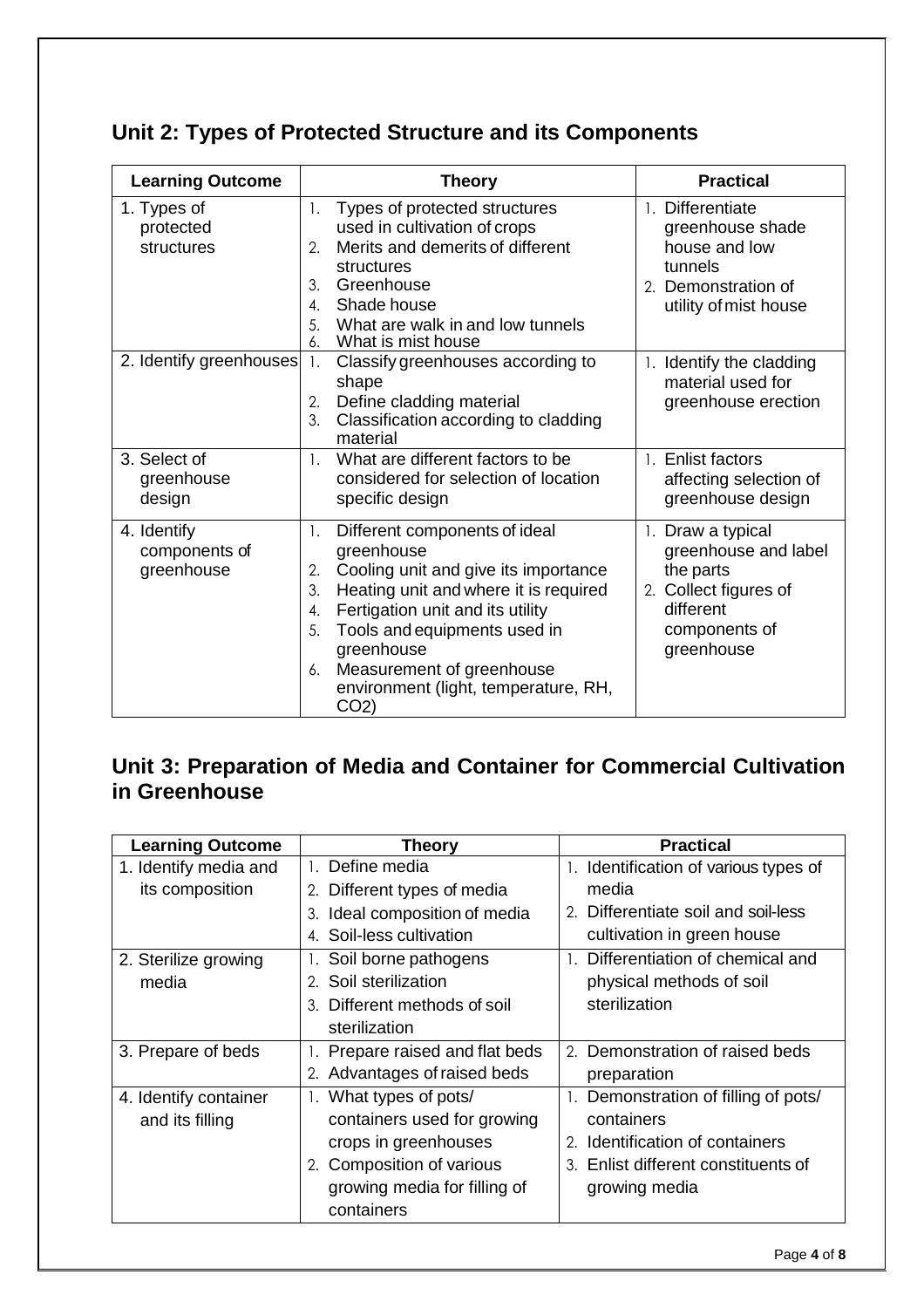# **Unit 4: Irrigation and Fertigation Systems**

| <b>Learning Outcome</b>                                      | <b>Theory</b>                                                                                                                                        | <b>Practical</b>                                                                                                                                                |
|--------------------------------------------------------------|------------------------------------------------------------------------------------------------------------------------------------------------------|-----------------------------------------------------------------------------------------------------------------------------------------------------------------|
| 1. Water quality and<br>requirement                          | 1. Meaning of quality of water<br>2. Water requirement for<br>different crops                                                                        | $\mathbf{1}$ .<br>Demonstration of measuring<br>pH, TDS and EC in water for<br>irrigation                                                                       |
| 2. Apply irrigation                                          | 1. Define sprinkler irrigation<br>2. Define drip irrigation<br>3. Time and frequency of<br>irrigation                                                | Identification of components<br>1.<br>of drip irrigation<br>Enlist merits and demerits of<br>2.<br>micro-irrigation                                             |
| 3. Select fertilizers for<br>protected<br>cultivation        | Define fertilizers.<br>2. Straight and complex water<br>soluble fertilizers<br>3. Types of fertilizers suitable for<br>drip irrigation               | Identification of important<br>1.<br>water soluble fertilizers used<br>in protected cultivation                                                                 |
| 4. Demonstrate the<br>application and<br>time of fertigation | 1. Define fertigation<br>2. Methods of fertilizer<br>application<br>3. Equipment required for<br>fertigation<br>4. Foliar application of fertilizers | Enlist advantages of foliar<br>1.<br>application<br>Demonstration of fertigation<br>2.<br>procedure<br>Identification of equipment<br>3.<br>used in fertigation |

# **Unit 5: Greenhouse Operations**

| <b>Learning Outcome</b>                               | <b>Theory</b>                                                                                                                                                   | <b>Practical</b>                                                                                                                     |
|-------------------------------------------------------|-----------------------------------------------------------------------------------------------------------------------------------------------------------------|--------------------------------------------------------------------------------------------------------------------------------------|
| 1. Describe<br>greenhouse<br>operations               | 1. Define greenhouse.<br>2. Define naturally ventilated<br>polyhouse<br>3. Different operations in greenhouse<br>4. Different equipments used in<br>greenhouses | Enlist different greenhouse<br>operations<br>2. Enlist equipment used                                                                |
| 2. Manage the<br>temperature                          | 1. Importance of temperature in plant<br>growth<br>2. Procedure of regulation of<br>temperature                                                                 | 1. Demonstration of the<br>regulation of temperature<br>2. Enlist optimum temperature<br>for important flower and<br>vegetable crops |
| 3. Manage Light                                       | Importance of light in plant growth<br>2. Procedure of measured and<br>regulated light                                                                          | 1. Demonstration of the<br>regulation process of light                                                                               |
| 4. Manage Humidity                                    | 1. Pole of RH in plant growth<br>2. Measurement of humidity<br>3. Procedure of regulation of<br>humidity                                                        | 1. Demonstration of how to<br>regulate the humidity<br>2. Enlist effect of high and low<br>humidity                                  |
| 5. CO <sub>2</sub> (carbon-<br>dioxide)<br>enrichment | 1. Importance of CO2 to increase<br>photosynthesis<br>2. Process to increase the CO2 in<br>greenhouse                                                           | 1. Demonstration of the use of<br>CO <sub>2</sub> enrichment Procedure                                                               |
| 6. Ventilation of<br>greenhouse                       | 1. Importance of ventilation in<br>naturally ventilated polyhouse<br>2. Regulate the ventilation                                                                | 1. Demonstration of the use of<br>ventilation in green house                                                                         |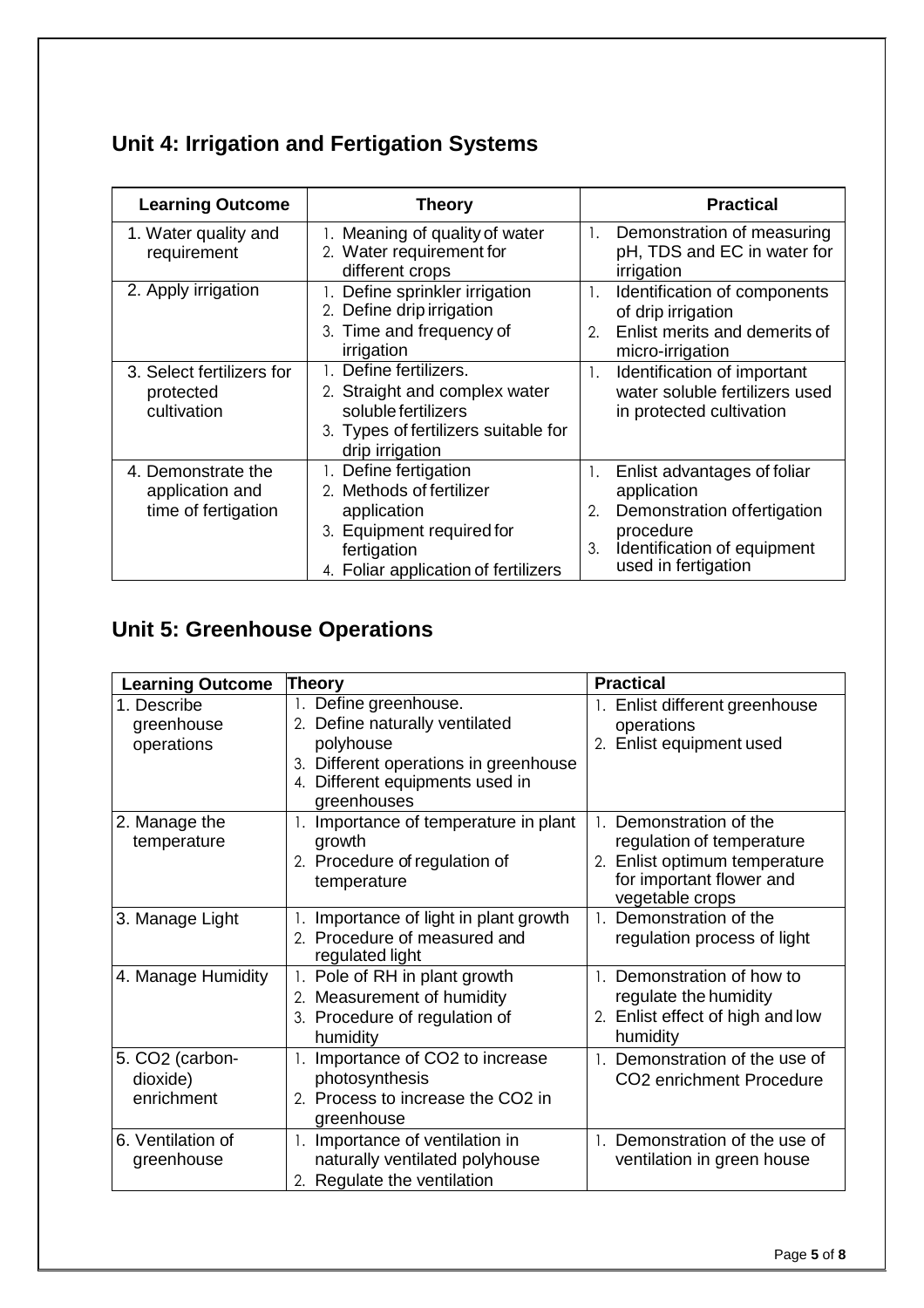### **5. TEACHING ACTIVITIES**

The teaching and training activities have to be conducted in classroom, laboratory/ workshops and field visits. Students should be taken to field visits for interaction with experts and to expose them to the various tools, equipment, materials, procedures and operations in the workplace. Special emphasis should be laid on the occupational safety, health and hygiene during the training and field visits.

#### **CLASSROOM ACTIVITIES**

Classroom activities are an integral part of this course and interactive lecture sessions, followed by discussions should be conducted by trained teachers. Teachers should make effective use of a variety of instructional or teaching aids, such as audio-video materials, colour slides, charts, diagrams, models, exhibits, hand-outs, online teaching materials, etc. to transmit knowledge and impart training to the students.

#### **PRACTICAL WORK IN LABORATORY/WORKSHOP**

Practical work may include but not limited to hands-on-training, simulated training, role play, case based studies, exercises, etc. Equipment and supplies should be provided to enhance hands-on learning experience of students. Only trained personnel should teach specialized techniques. A training plan that reflects tools, equipment, materials, skills and activities to be performed by the students should be submitted by the teacher to the Head of the Institution

#### **SKILL ASSESSMENT (PRACTICAL)**

Assessment of skills by the students should be done by the assessors/examiners on the basis of practical demonstration of skills by the candidate, Practical examination allows candidates to demonstrate that they have the knowledge and understanding of performing a task. This will include hands-on practical exam and viva voce. For practical, there should be a team of two evaluators. The same team of examiners will conduct the viva voce.

**Project Work** (individual or group project) is a great way to assess the practical skills on a certain time period or timeline. Project work should be given on the basis of the capability of the individual to perform the tasks or activities involved in the project. Projects should be discussed in the class and the teacher should periodically monitor the progress of the project and provide feedback for improvement and innovation. Field visits should be organised as part of the project work. Field visits can be followed by a small-group work/project work. When the class returns from the field visit, each group might be asked to use the information that they have gathered to prepare presentations or reports of their observations. Project work should be assessed on the basis of practical file or student portfolio.

**Student Portfolio** is a compilation of documents that supports the candidate's claim of competence. Documents may include reports, articles, photos of products prepared by students in relation to the unit of competency.

**Viva voce** allows candidates to demonstrate communication skills and content knowledge. Audio or video recording can be done at the time of viva voce. The number of external examiners would be decided as per the existing norms of the Board and these norms should be suitably adopted/adapted as per the specific requirements of the subject. Viva voce should also be conducted to obtain feedback on the student's experiences and learning during the project work/field visits.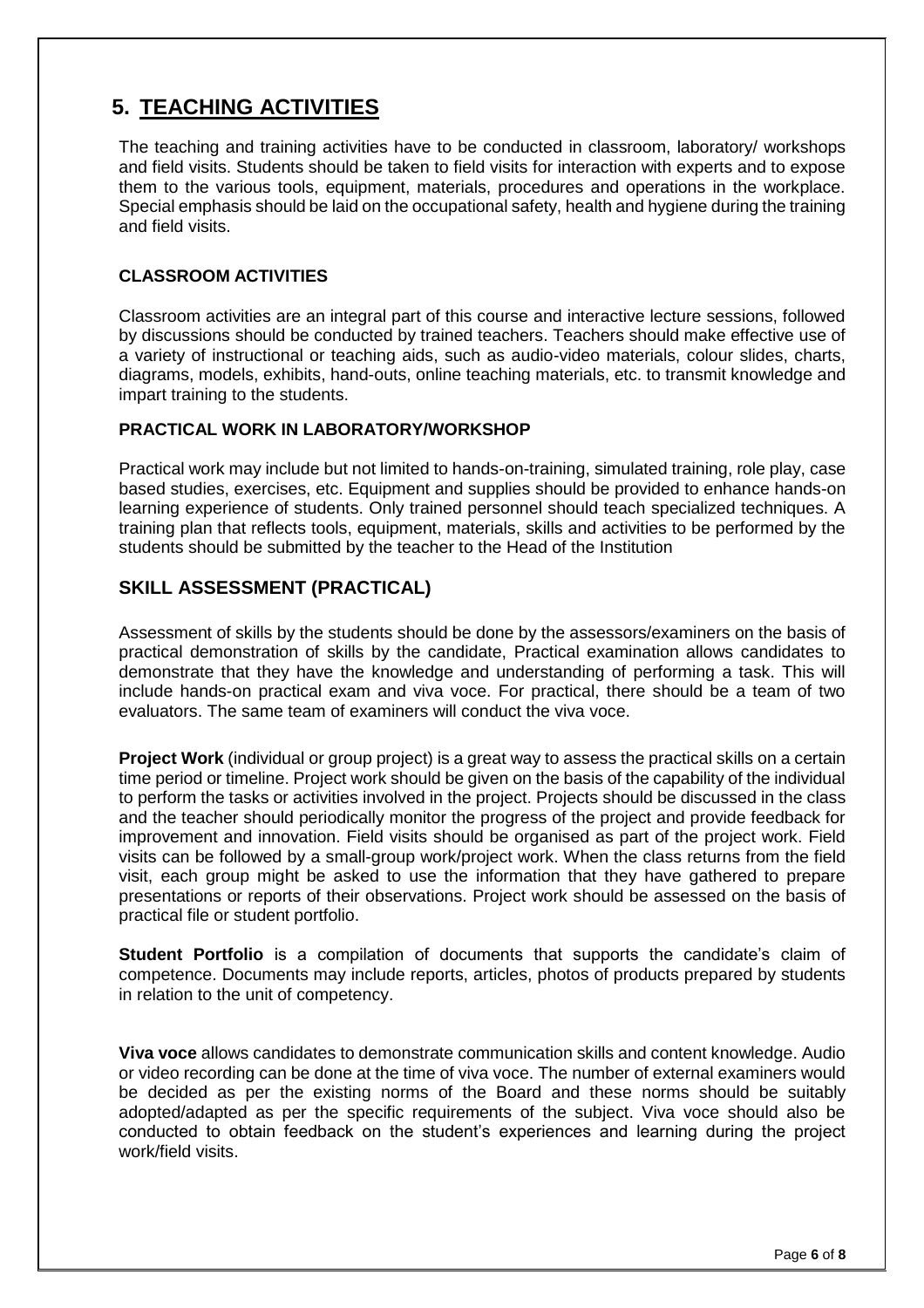#### **6. ORGANISATION OF FIELD VISITS/ EDUCATIONAL TOURS**

In a year, at least 3 field visits/educational tours should be organised for the students to expose them to the activities in the workplace.

Visit a Polyhouse/ Green house and observe the following: Location, Site, area, types of greenhouse, infrastructure, equipments used, Office building, Store, Pot yard, Packing Yard, Seed bed, Nursery bed, Water tank/ Tube well, Gate and fencing. During the visit, students should obtain the following information from the owner or the supervisor of the nursery:

- 1. Area under polyhouse and its layout
- 2. Types of plants/flowers raised
- 3. Type of rootstock used
- 4. Methods of propagation adopted
- 5. Whether plants/flowers raised by micropropagation
- 6. Number of plants /flowers grow annually
- 7. Number of plants/flowers sold annually
- 8. Sale procedure
- 9. Manpower engaged
- 10. Total expenditure in construction of greenhouse/ nursery
- 11. Irrigation unit
- 12. Fustigation unit
- 13. Total annual income
- 14. Profit/Loss (Annual)
- 15. Any other information

#### **7. LIST OF EQUIPMENT AND MATERIAL**

The list given below is suggestive and an exhaustive list should be prepared by the vocational teacher. Only basic tools, equipment and accessories should be procured by the Institution so that the routine tasks can be performed by the students regularly for practice and acquiring adequate practical experience.

| 1.  | Tape                           | 35. | Pruning knife       |
|-----|--------------------------------|-----|---------------------|
| 2.  | Crow bar                       | 36. | Super cut           |
| 3.  | Rope                           | 37. | Thinning scissor    |
| 4.  | Khurpi                         | 38. | Hand cultivator     |
| 5.  | Wheel hoe                      | 39. | Hand weedier        |
| 6.  | Trenching hoe                  | 40. | Weeding fork        |
| 7.  | <b>Transplanting travel</b>    | 41. | Garden hoe          |
| 8.  | <b>Dibbler</b>                 | 42. | Shovel              |
| 9.  | Planting board                 | 43. | Digging fork        |
| 10. | Secateurs                      | 44. | Garden rake         |
| 11. | Garden hatchet                 | 45. | Spade               |
| 12. | Water can                      | 46. | <b>Small Trowel</b> |
| 13. | Sprinkler                      | 47. | Rake                |
| 14. | Sprayer                        | 48  | Drip and sprinkler  |
| 15. | Duster                         | 49. | Mobile benches      |
| 16. | Temperature & humidity control | 50. | Fan                 |